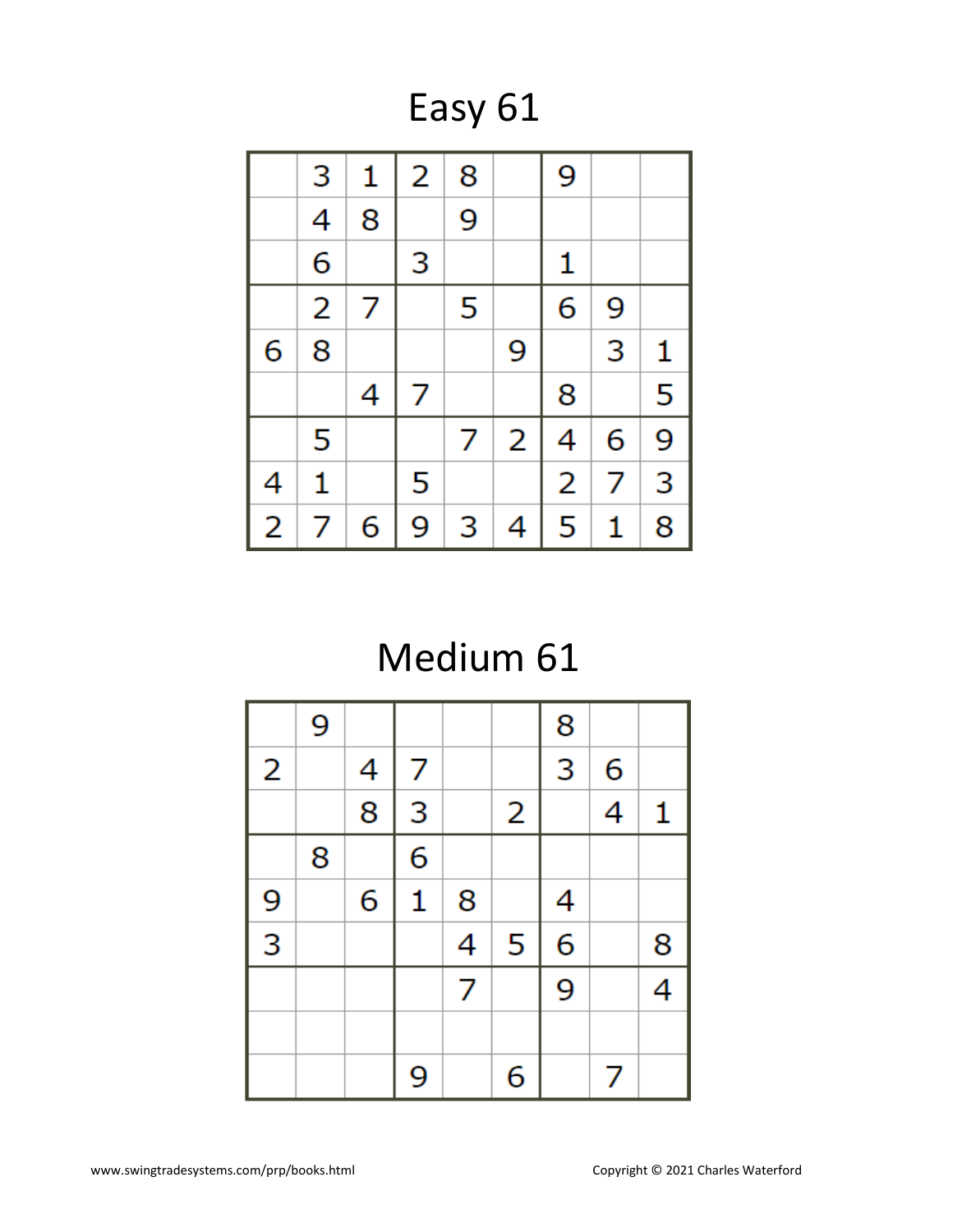# Hard 61

|   | 3              |                |                |   | $\overline{2}$ |   |   |   |
|---|----------------|----------------|----------------|---|----------------|---|---|---|
|   | $\overline{2}$ |                | 8              |   |                |   |   |   |
|   |                |                |                |   |                | 7 | 5 |   |
| 4 |                | 5              |                | 9 |                |   |   |   |
|   |                | $\overline{7}$ |                |   |                |   |   |   |
|   |                |                |                |   |                | 1 |   | 8 |
|   |                |                | $\overline{2}$ |   |                |   |   |   |
|   | 1              |                |                |   | 3              |   |   | 6 |
|   |                | 9              |                |   |                |   | 4 |   |

# Expert 61

|               | 6 | 1              |   |                |   |   | 7 | 3 |
|---------------|---|----------------|---|----------------|---|---|---|---|
|               |   |                |   |                |   |   |   |   |
|               |   |                |   | 3              |   | 8 |   |   |
|               |   |                |   |                |   |   | 1 | 5 |
|               |   | 9              |   | $\overline{2}$ |   |   |   |   |
| $\frac{8}{3}$ |   |                |   |                |   |   |   |   |
|               |   | $\overline{2}$ |   |                |   | 9 |   |   |
|               | 5 |                | 1 |                | 7 |   |   |   |
|               |   |                | 6 |                |   |   |   |   |